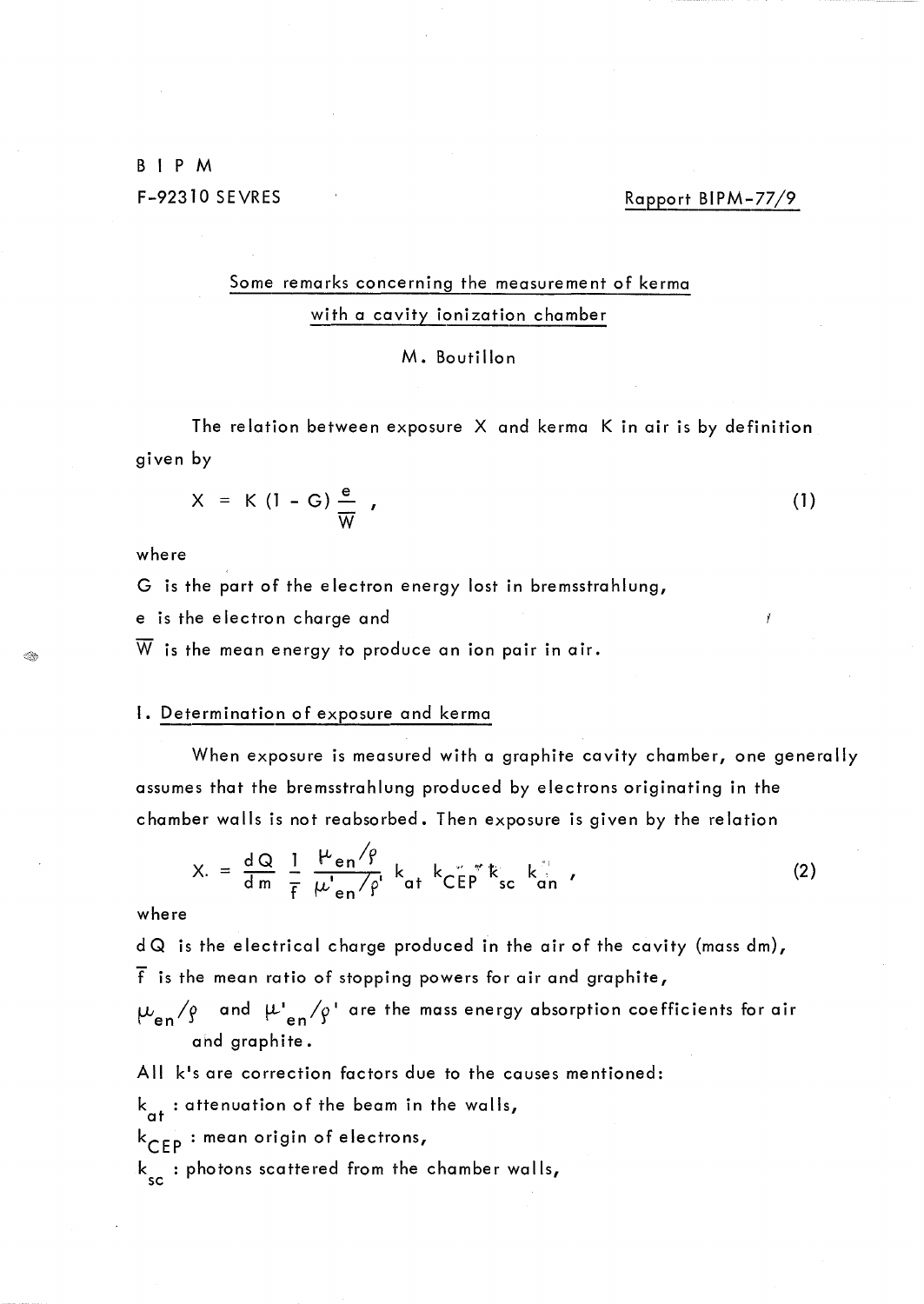k<sub>an</sub> : axial non uniformity of the beam.

~

The other correction factors (saturation, humidity, etc.) are supposed inc luded in the ratio dQ/dm.

From equations (1) and (2) we obtain for the kerma

$$
K = \frac{dQ}{dm} \frac{\overline{W}}{e} \frac{1}{f} \frac{\mu_k/\rho}{\mu_{en} - \rho} \overline{I} \overline{I} k .
$$
 (3)

 $\mu_{k}/\rho_{\rm c}$  and  $\mu_{k}^{1}/\rho_{\rm c}$  are the mass energy transfer coefficients for air and graphite, for which we have the relations  $\mu_{en}/\rho = (\mu_k/\rho)$  (1 – G) and  $\mu_{an}^{\perp}/\rho' = (\mu_{k}^{\perp}/\rho')$  (1 - G').

 $11$  k is the product of all correction factors quoted above.

If bremsstrahlung would be entirely reabsorbed in the chamber walls, equations (2) and (3) should be replaced by

$$
X = \frac{dQ}{dm} \frac{1}{f} \frac{\mu_{en} / \rho}{\mu_{k} / \rho'} \overline{I(k,1)}
$$
 (4)

$$
K = \frac{dQ}{dm} \frac{\overline{W}}{e} = \frac{1}{f} \frac{\mu_{k}/\rho}{\mu_{k}/\rho} \overline{11} k .
$$
 (5)

As a matter of fact, part of the bremsstrahlung is always reabsorbed in the walls and this part increases with wall thickness. Then, one might expect that in reality the numerical values of X and K should be intermediate between those resulting from the two sets of equations given above. However, one usually applies an extrapolation technique to zero wall thickness which not only corrects for scattered radiation, but also for the part of bremsstrahlung which is reabsorbed. Therefore equations (2) and (3) are still valid.

#### II. Some calculations concerning bremsstrahlung

Although the correction for the reabsorption of bremsstrahlung is performed in an experimental way, as said above, it is interesting to try to evaluate it, at least approximately. For this purpose, we have to determine the values of Gand G', the bremsstrahlung spectrum, and the reabsorption of the bremsstrahlung. The calculation is made for a <sup>60</sup>Co source.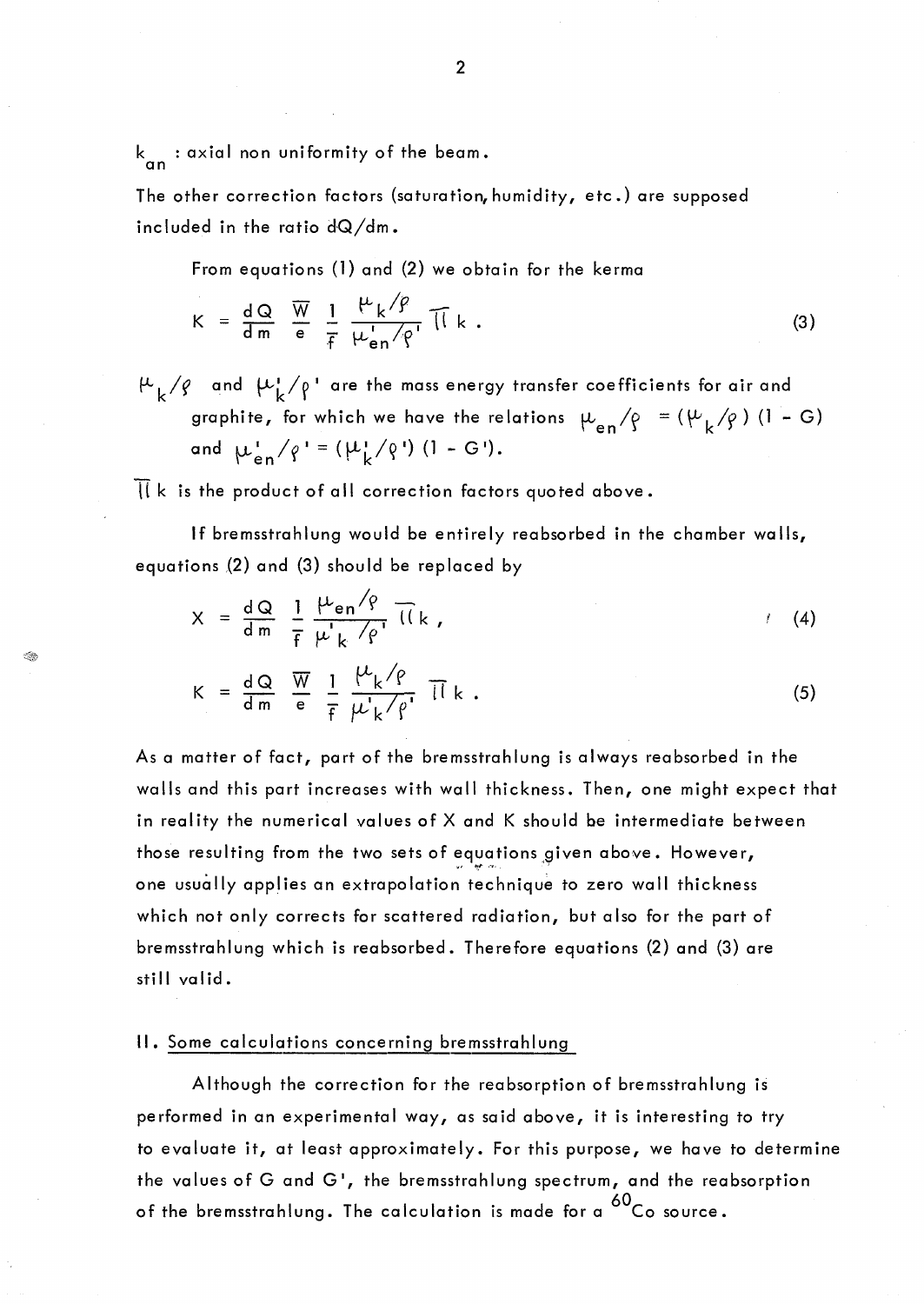## 1. Bremsstrahlung production: values of G and G'

The tables of Hubbell (1969) giving  $\mu_{en}/\rho$  and  $\mu_k/\rho$  are not sufficiently accurate for a good determination of G and G' for the energy of <sup>60</sup>Co. It is preferable to calculate these values (for the Compton electron spectrum) from the tables of Berger and Seltzer (1964). We then find  $G = 0.43\%$  and  $G' = 0.36\%$ .

## 2. Bremsstrahlung spectrum

When an electron of initial energy  $\mathsf{T}_{\mathsf{o}}$  , in the course of its slowing down, passes from an energy T to an energy  $T - \Delta T$ , the loss  $\Delta T$  may be expressed as

$$
\Delta T = \Delta T_{\text{coll}} + \Delta T_{\text{B}} ,
$$

S.

where  $\Delta T_{coll}$  is the part of energy lost in collisions and  $\Delta T_{B}$  the part transferred to bremsstrahlung photons.

The spectral distribution S (T,  $\tau$ ) of the energy fluence of these/photons is given by

$$
S(T, \tau) = \tau \frac{d \sigma(T, \tau)}{d \tau} \int_{0}^{T} \tau \frac{d \sigma(T, \tau)}{d \tau} d\tau , \qquad (6)
$$

where  $\tau$  is the bremsstrahlung photon energy and  $d\sigma(T,\tau)/d\tau$  is the cross section for bremsstrahlung. The values of the cross section were calculated from Koch and Motz (1959). As the spectrum S<sub>.</sub> (T,  $\widetilde{\iota}$  ) varies with energy T, a weighted mean of the spectrum  $\overline{S}(T_{o}, \overline{\tau})$  has to be evaluated on the slowing down e lectron spectrum. This was done in the continuous-slowing-down approximation. A second weighted mean for the initial energy electron Compton spectrum was performed leading to the spectrum  $\overline{\overline{S}}$  (h  $\vee$  ,  $\tau$ ) which is given in Fig. 1 for the case of incident photons of L25MeV. The mean energy of the bremsstrahlung is about 0.04 MeV.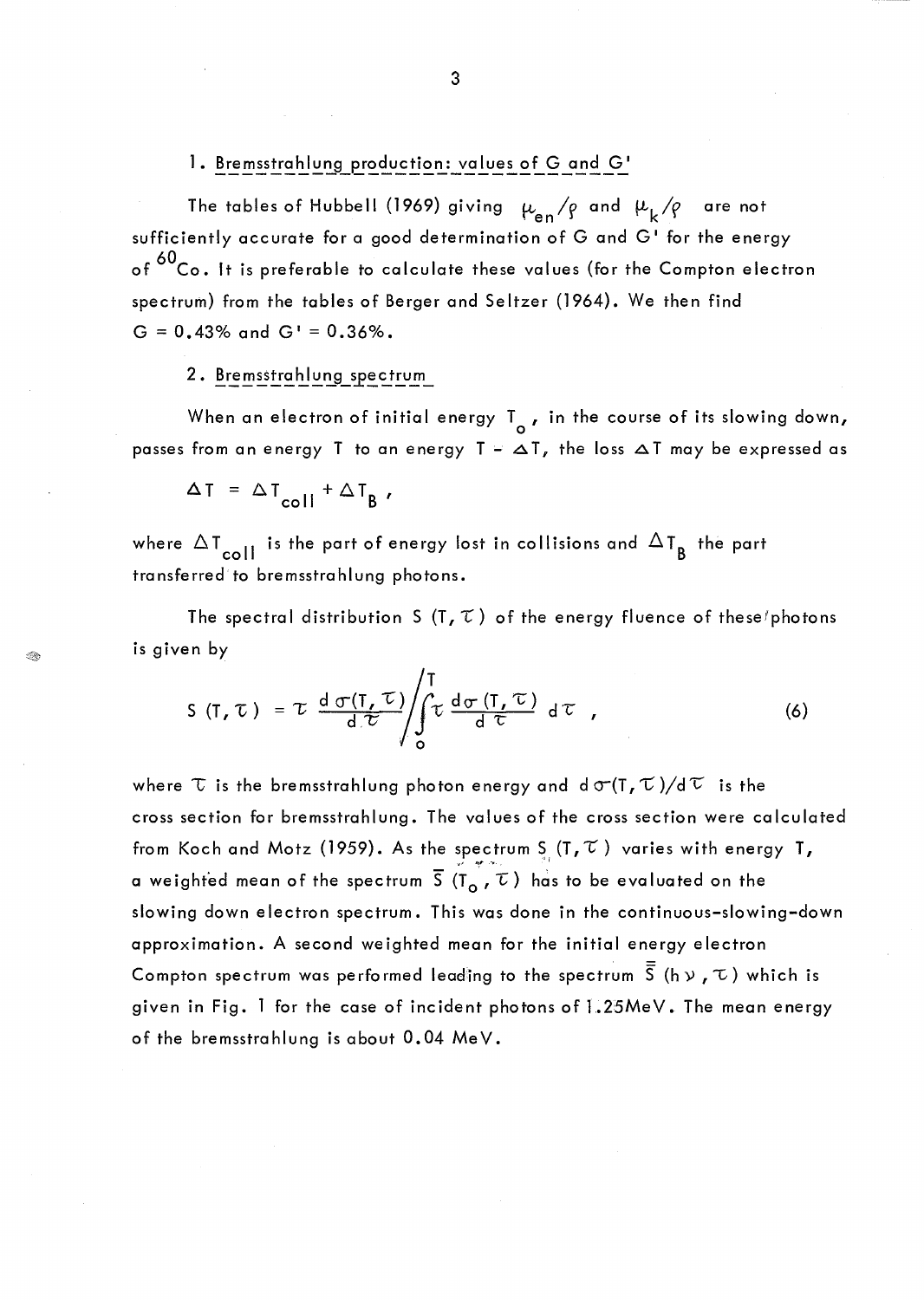



# 3. Reabsorption of the bremsstrahlung

i R

The calculation was made for a graphite cavity chamber, type BIPM, the section A of which is placed perpendicularly to the beam axis with the chamber positioned between the planes  $z_1$  and  $z_2$  from the source origin. The cavity placed in the middle plane  $z_{\,\sf m}$  has a thickness  $\textsf{dz}_{\,\sf m}$ supposed infinite Iy thin.

The energy E<sub>B</sub> produced by bremsstrahlung in the graphite walls is given by

$$
E_B = \int_{z_1}^{z_2} A \rho' dz G' K_m' \frac{z_m^2}{z^2} e^{-\mu'(z - z_1)}, \qquad (7)
$$

4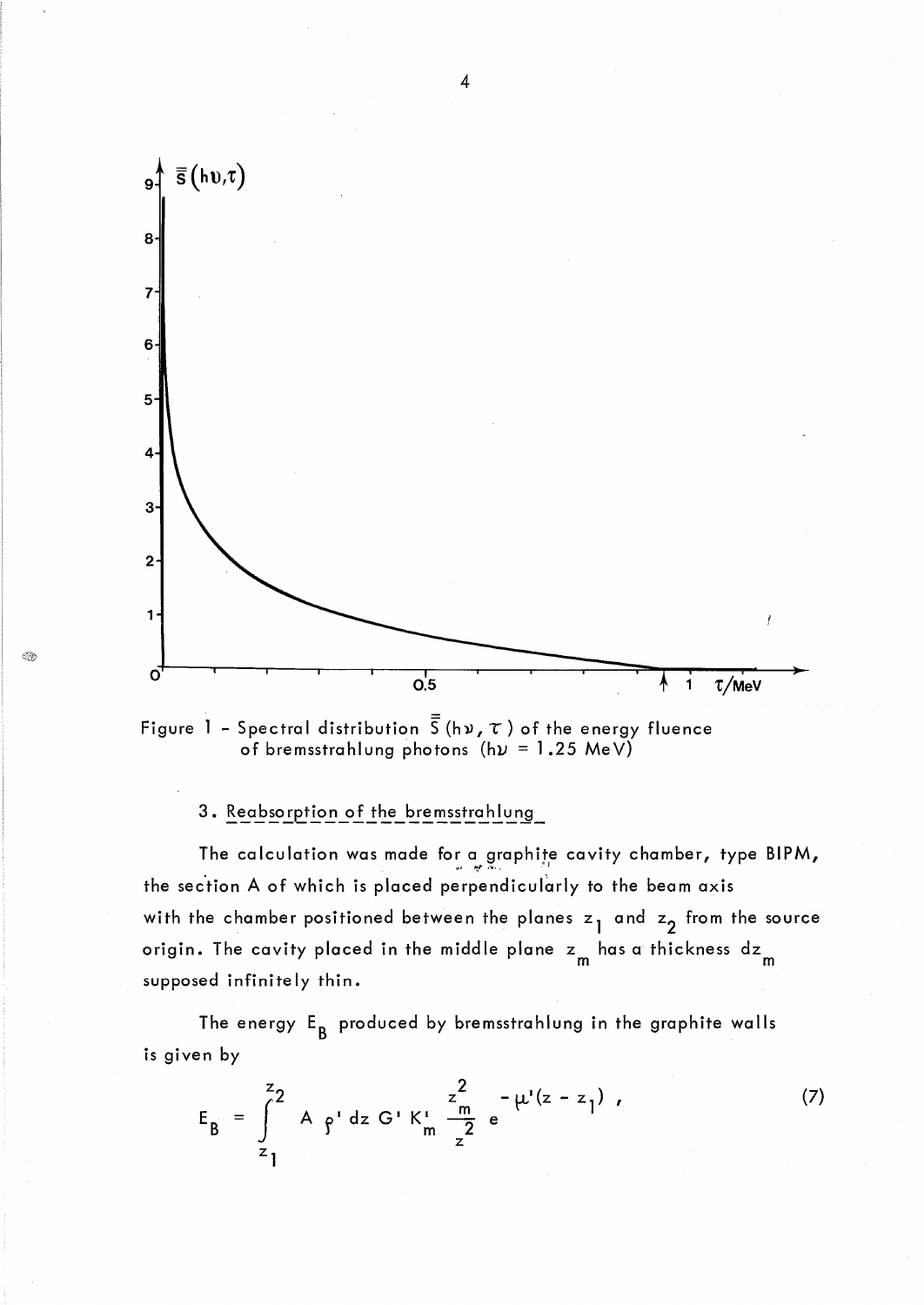where  $K_m^{\prime}$  is the kerma in graphite at  $z_m^*$  and  $\mu^{\prime}$  is the linear attenuation coefficient of the primary beam. Neglecting second order terms, we have

$$
E_{B} = A \rho' (z_{2} - z_{1}) G' K'_{m} e^{-\mu' (z_{m} - z_{1})}.
$$
 (8)

A fraction  $\alpha$  of this energy is reabsorbed in the graphite walls. For the sake of simplicity (and since the order of magnitude of G is small), it is assumed that the energy  $\propto \mathsf{E}_{\mathsf{B}}$  is uniformly reabsorbed in the graphite. In a volume element adz<sub>m</sub> at z<sub>m</sub>, the reabsorbed energy  $\Delta E$  is

$$
\Delta E = \alpha G' K_m' e^{-\mu'(z_m - z_l)} a \rho' dz_m .
$$
 (9)

If the graphite element a dz<sub>m</sub> is replaced by air, the contribution  $\Delta Q$ to the ionization, due to bremsstrahlung, is

$$
\Delta Q = e \frac{f}{W} \frac{\rho}{\rho'} \Delta E = e \frac{f}{W} \alpha G' K_m' e^{-\mu' (z_m - z_l)} \alpha \rho dz_m,
$$

where f holds for electrons ejected by bremsstrahlung photons.

The ionization Q corresponding to the electron energy lost by collision is  
\n
$$
-\psi'(z_m - z_1)
$$
  
\n $Q = e \frac{\overline{f}}{W} K'_m (1 - G') e^{-\psi'(z_m - z_1)} a \rho dz_m / k_{CEP} k_{an}$  (10)

Hence, the bremsstrahlung correction to be applied for exposure is

$$
k_{B} = 1 - \frac{\Delta Q}{Q} \approx 1 - \frac{f}{f} \propto G V_{\text{eff}} \sim 1
$$

 $\alpha$  was determined by Monte Carlo calculation for a graphite ionization chamber w ith a diameter of 5 cm and a thickness of 0.6 cm, and for a mean energy of bremsstrahlung of 0.04 MeV. It is supposed that these photons originate uniformly and isotropically from the graphite. Simulation performed with 2 000 histories gives a value of about 4.5% for  $\alpha$ .

\* Here, as in Allisy (1967),  $K_{\sf m}^{\sf I}$  is the kerma in graphite at  ${\sf z}_{\sf m}^{\sf m}$  when the quantity of graphite placed at  $z_{_{\mathsf{m}}}$  is so small that it does not perturb the photon fluence.